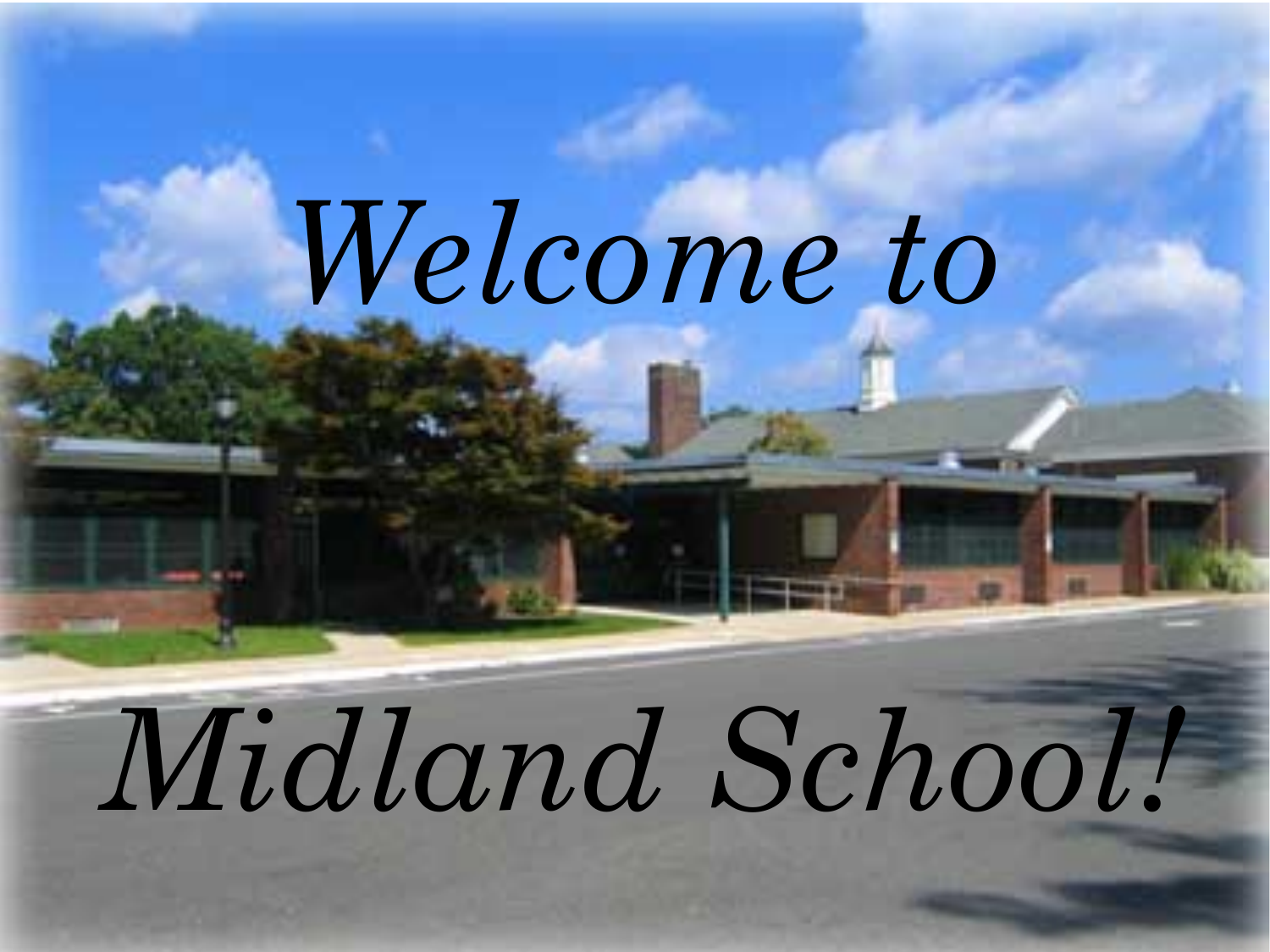### FLOW OF THE DAY…

- 8:45 9:00 Students arrive, unpack, and begin morning classroom routine.
- 9:00 Classes begin
- 12:00 -12:45 Lunch/Recess
- 3:00 Dismissal
- One special subject per day 40 minutes each \* Art (bring smock)
	- \* Library
	- \* Music
	- \* Phys. Ed. (2x/week must wear sneakers)

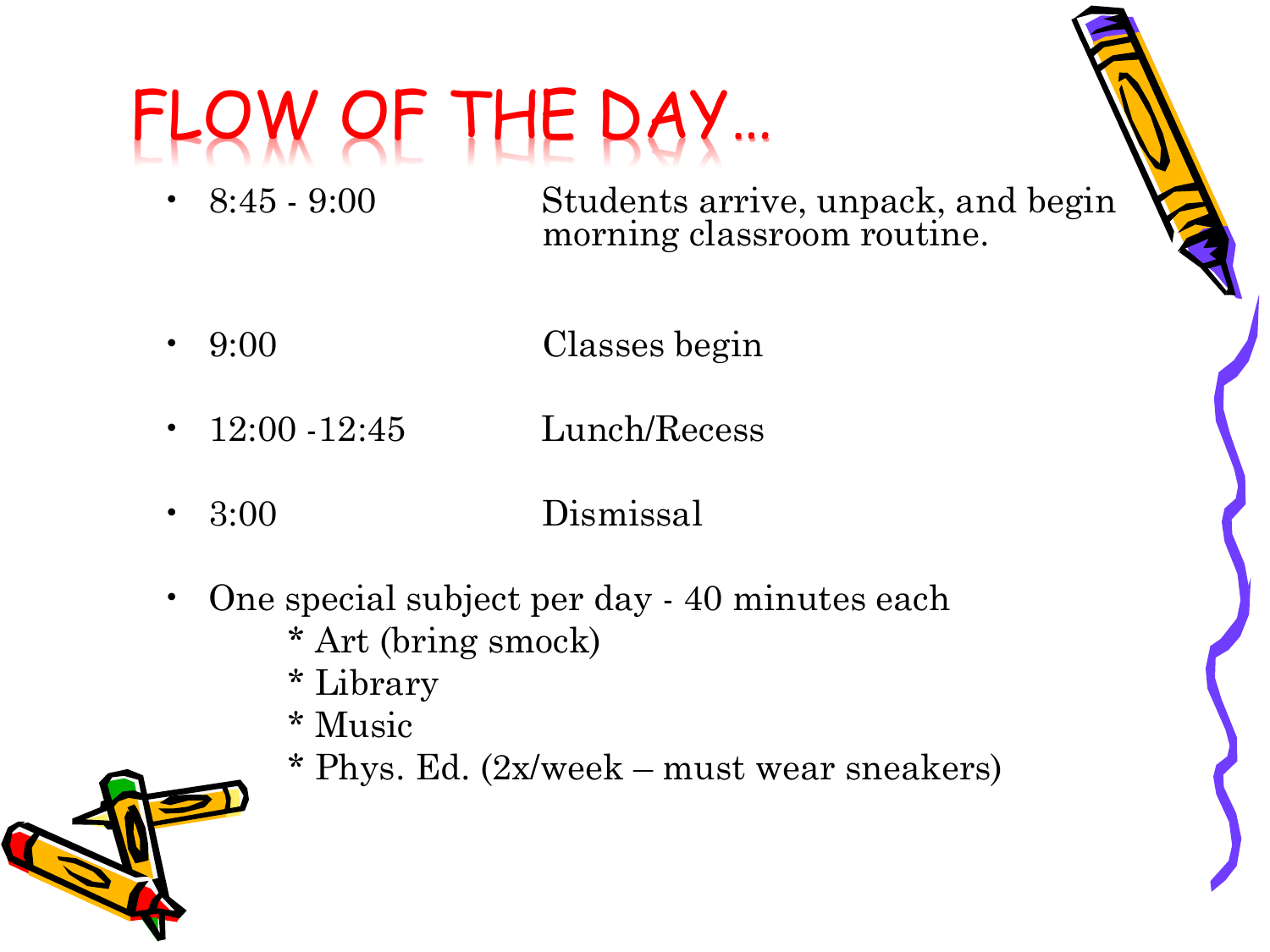### ACADEMIC SUBJECTS…

- Reading Workshop
- Writing Workshop
- Math
- Science
- Social Studies
- Word Study/Phonics
- Spanish
- Centers



[https://drive.google.com/drive/folders/0](https://drive.google.com/drive/folders/0B9zHypoSCCKQWEtkWTlWNktrSlk) [B9zHypoSCCKQWEtkWTlWNktrSlk](https://drive.google.com/drive/folders/0B9zHypoSCCKQWEtkWTlWNktrSlk)

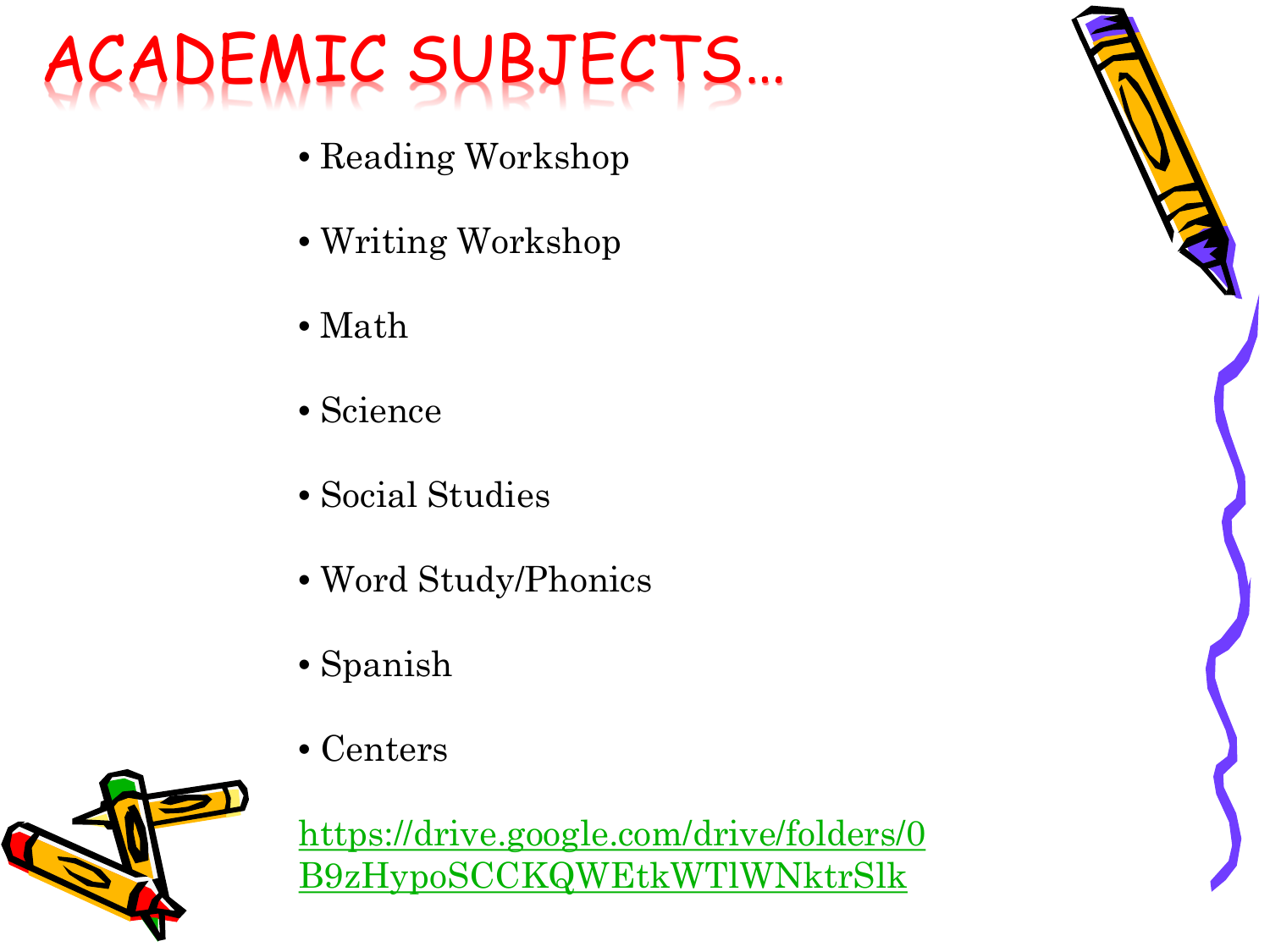

- Students eat in their classrooms
- 20 minute recess time on the playground
- Milk can be ordered at the beginning of the year
	- $\bullet$  2% milk
	- $\bullet$  1% Milk
	- Chocolate Milk
- PTA Special Lunch Days forms sent home and found on the PTA's website
	- No Fuss Lunch
	- Moe's

**P**izza

•Italian Ice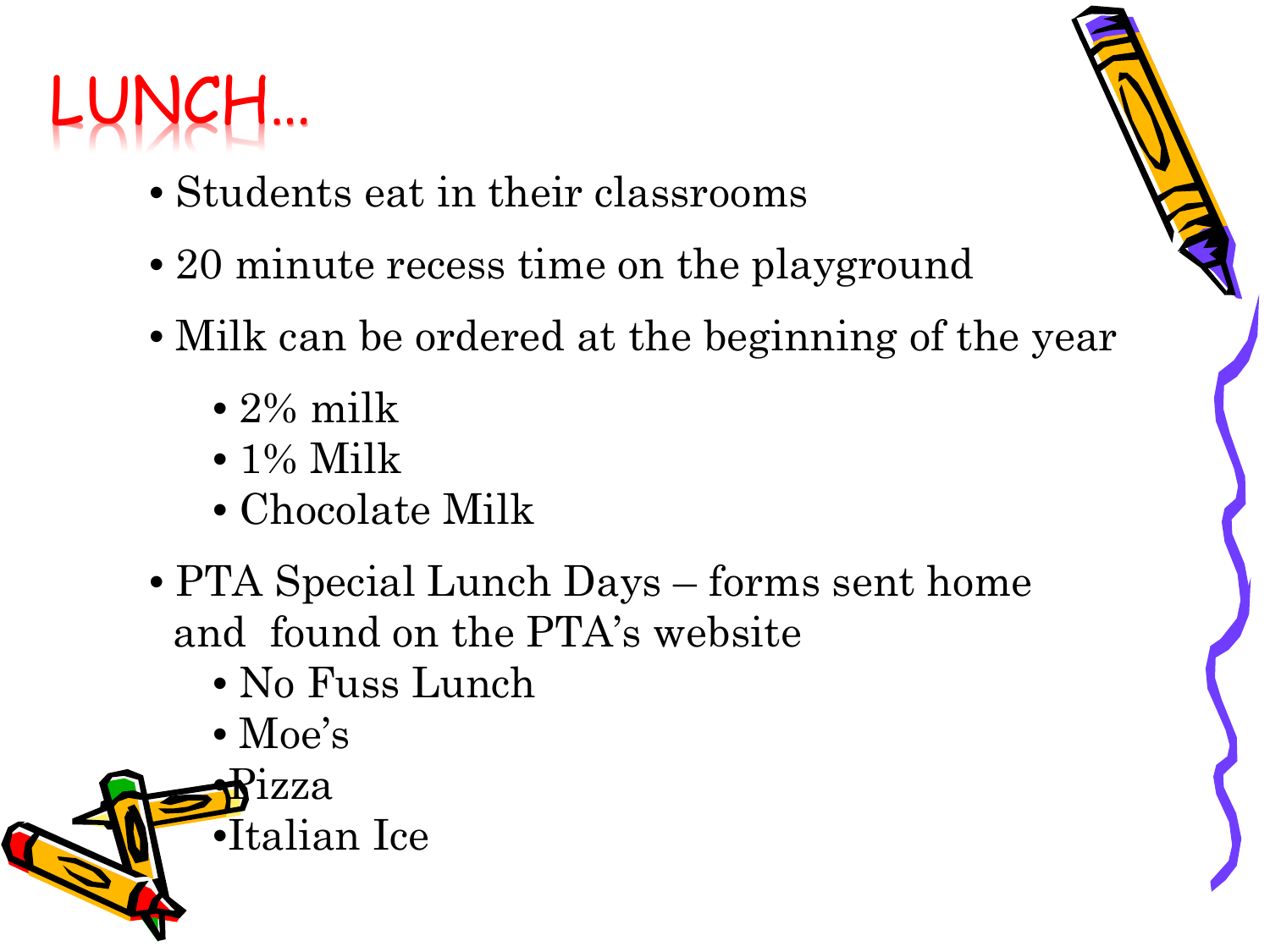#### Services and Activities

- **Bathrooms in each Kindergarten room**
- **Computer Lab**
- **Chromebook Carts**
- **Smartboards**
- **Reading/Writing/Math Support**
- **ESL**
- **Speech/Occupational Therapy/Physical Therapy**
- **Child Study Team**
- **School Counselor**
- **Student Council**
- **Green Team**
- **Courtyard**
- **School Musical** 
	- **Book Fair and Book Bingo**
	- **Cultural Assemblies**

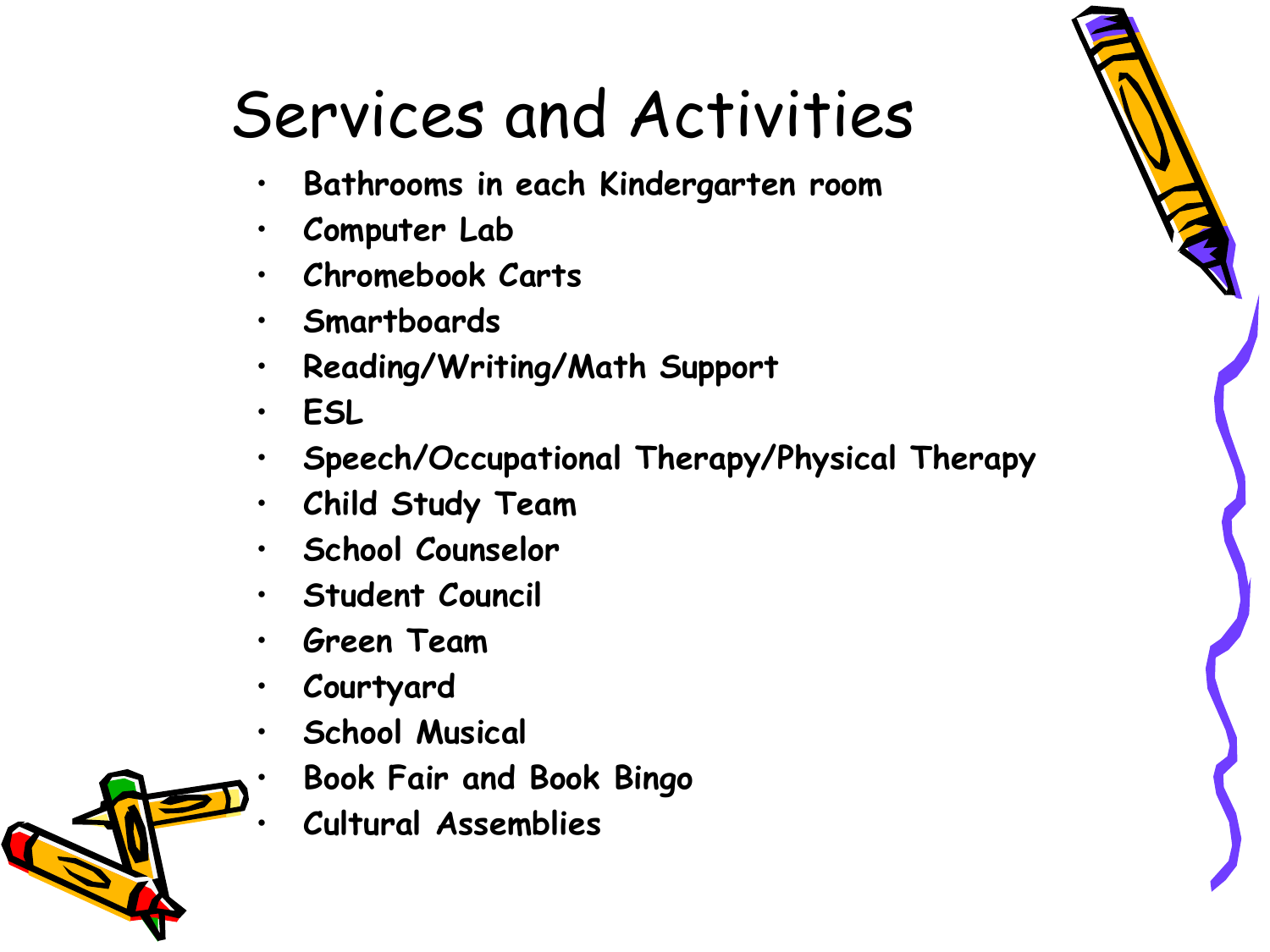#### Arrival

- Front Main Entrance
- Traffic Flow
- •**Crossing Guard**
- Park vs. Drop-off
- Bus Arrival
- Late Arrivals

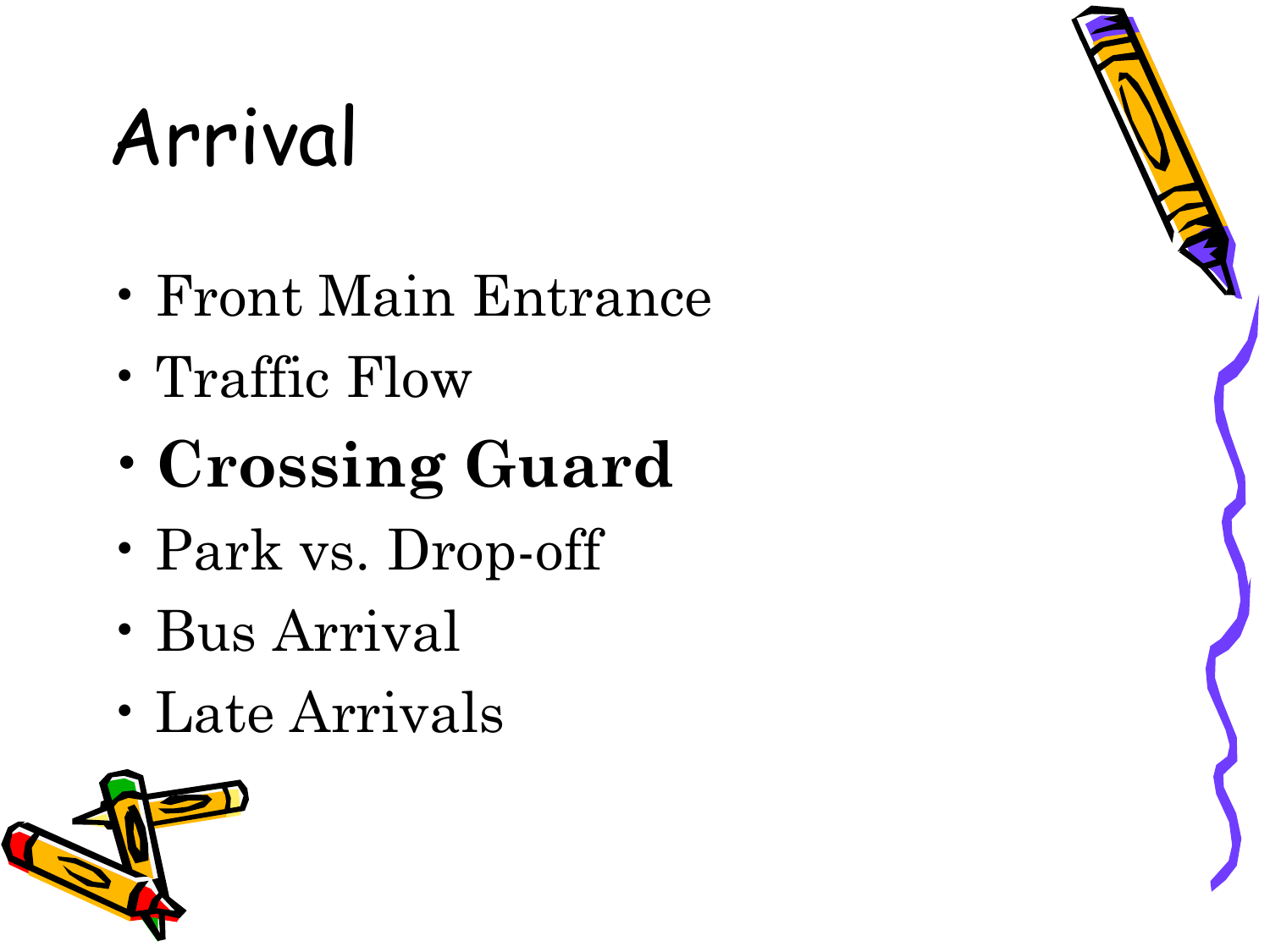#### MISSA

- Dismissal is 3:00 PM: Walk /Car/Bus/SACC
- Can I pick my child up before 3:00?

Only in emergency situations. Classes are in session until then and we strive to avoid disturbing lessons

#### •Buses

- Students can only ride their assigned bus
- An aide will ride on buses first 2-3 days of school
- Meet your child(ren) at the bus stop! Driver will not let **any student** off unless an adult is there to take them off the bus
- Proper behavior is expected at all times
- Students are expected to buckle their seat belts and
- remain seated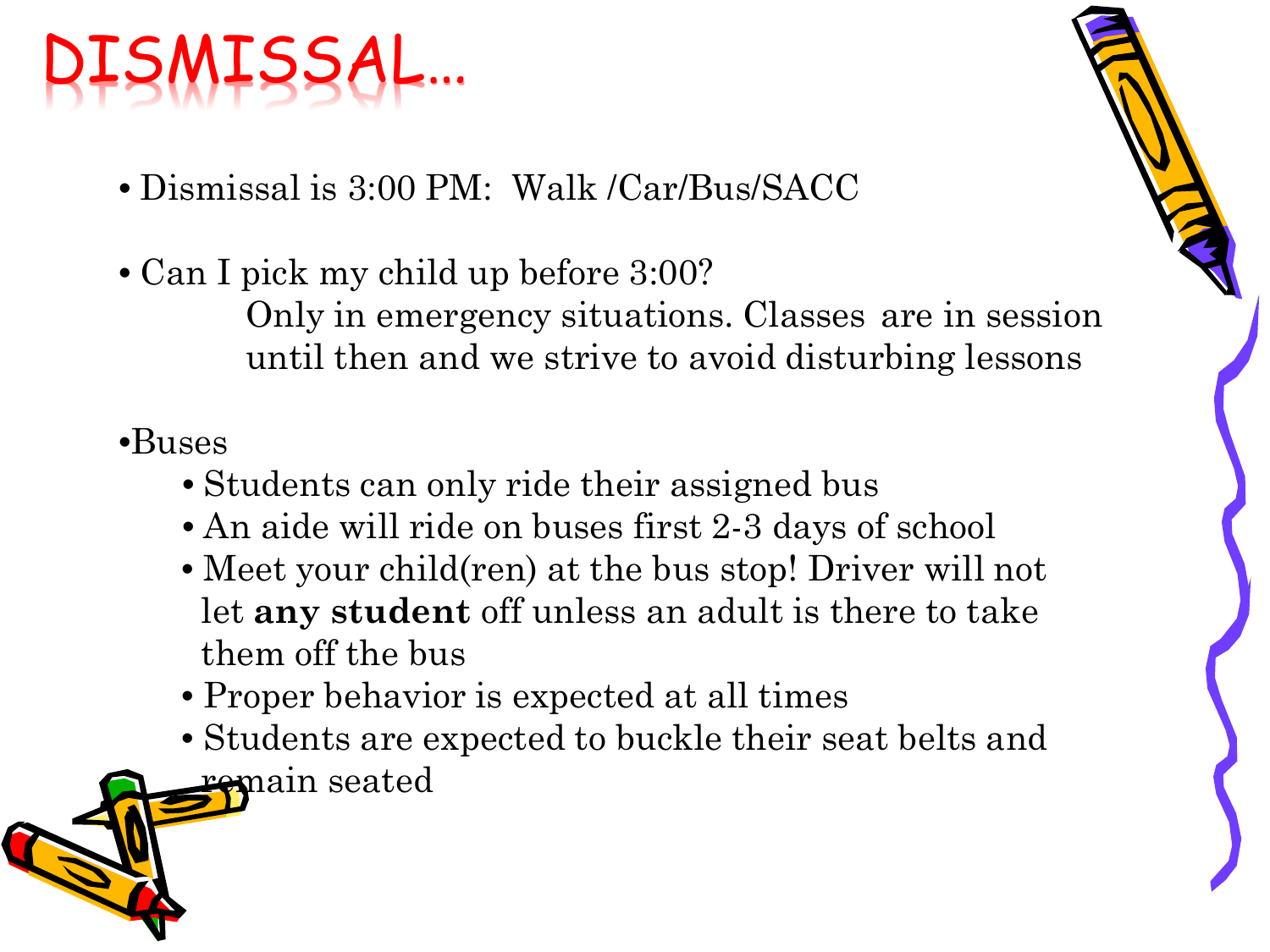#### DISMISSAL…

- •Front Door
	- •Please follow posted speed limit
	- •**Stay in your car**
	- Have your **Family Name Tag** visible
	- Pull up as directed by staff overseeing dismissal
	- •Be sure your child buckles up!
	- •Courteous driving is expected at all times
	- Please be patient the first week dismissal routine is dramatically faster after that. Parking lot is clear by 3:10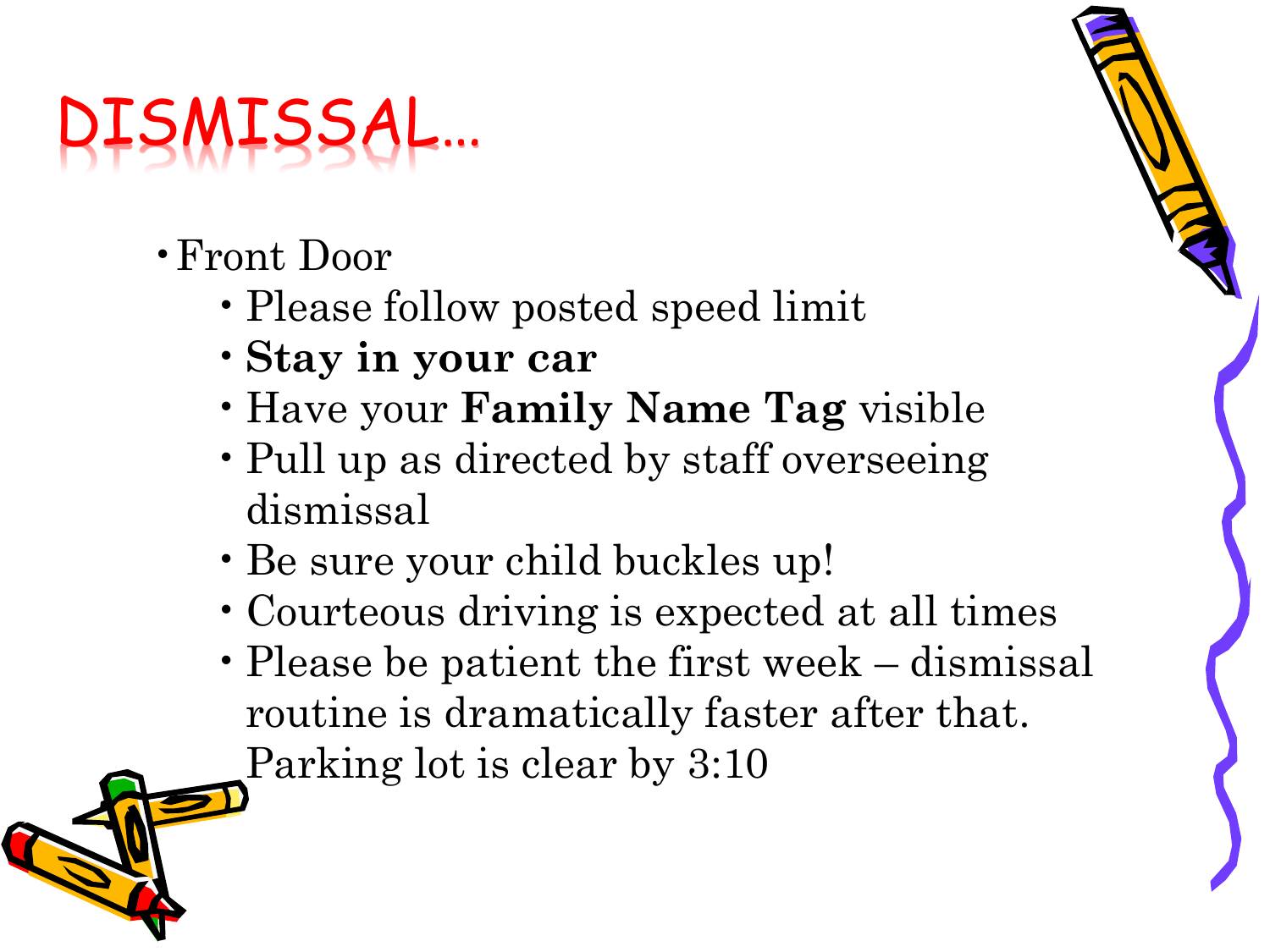#### DISMISSAL…

- •After Care
	- •After Care will be run by Champions.
	- •Students registered for After Care are dismissed to the after care program.

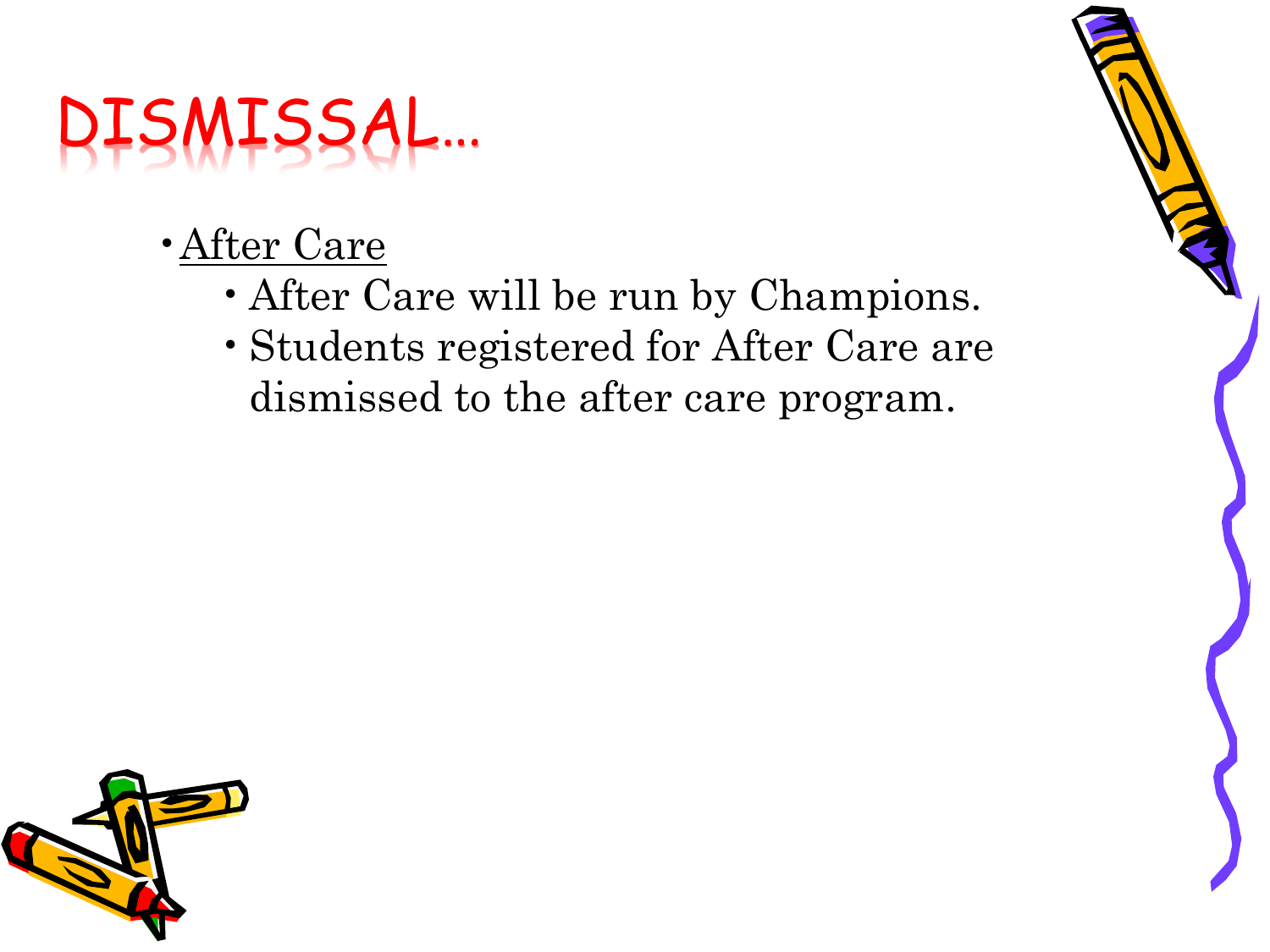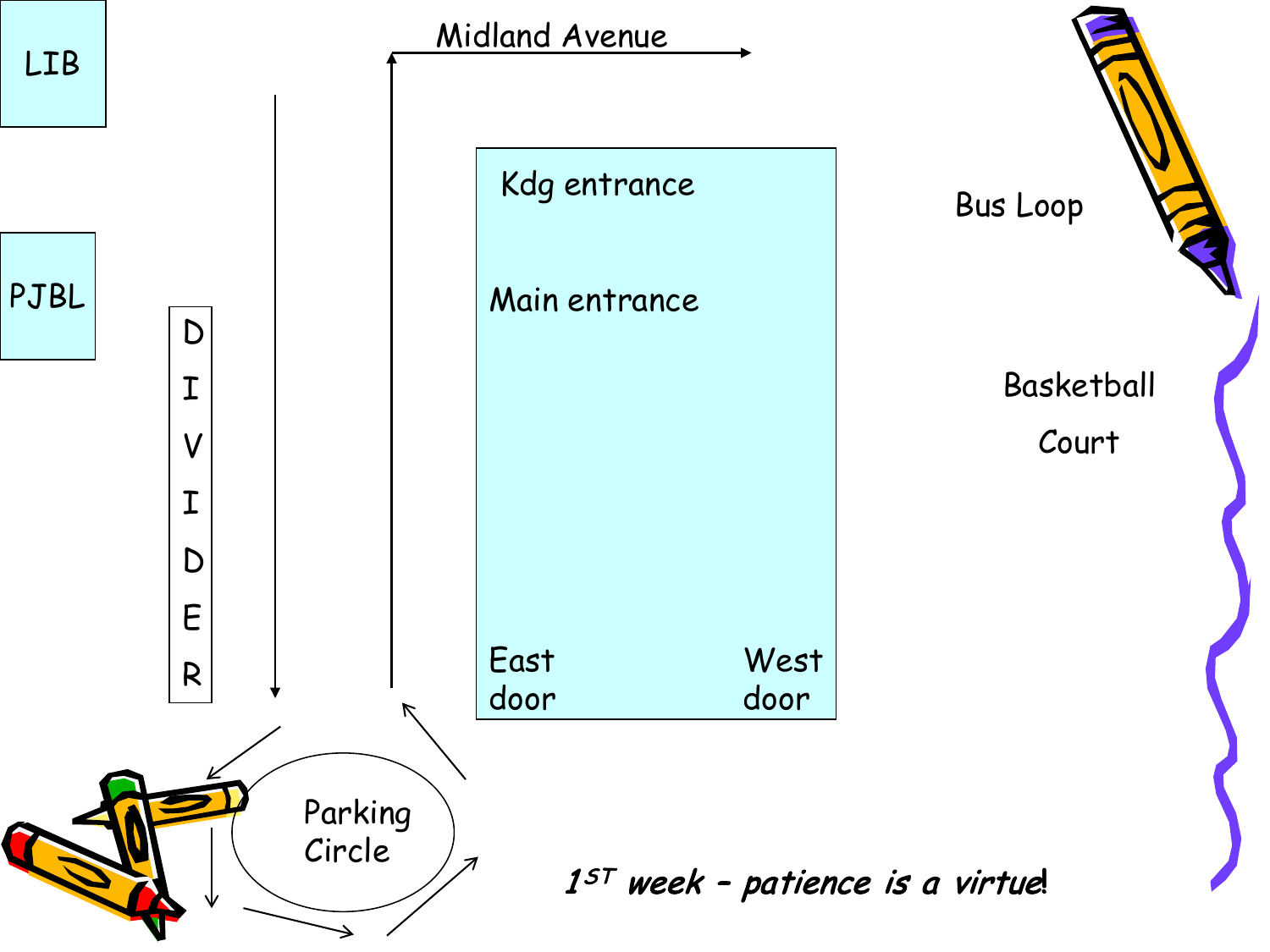

- Please, please, please help us!
	- Send a *NOTE* IN THE MORNING if you are changing dismissal
	- Tell your child how he/she is getting home if there are changes
	- DO NOT rely on email to notify us of dismissal changes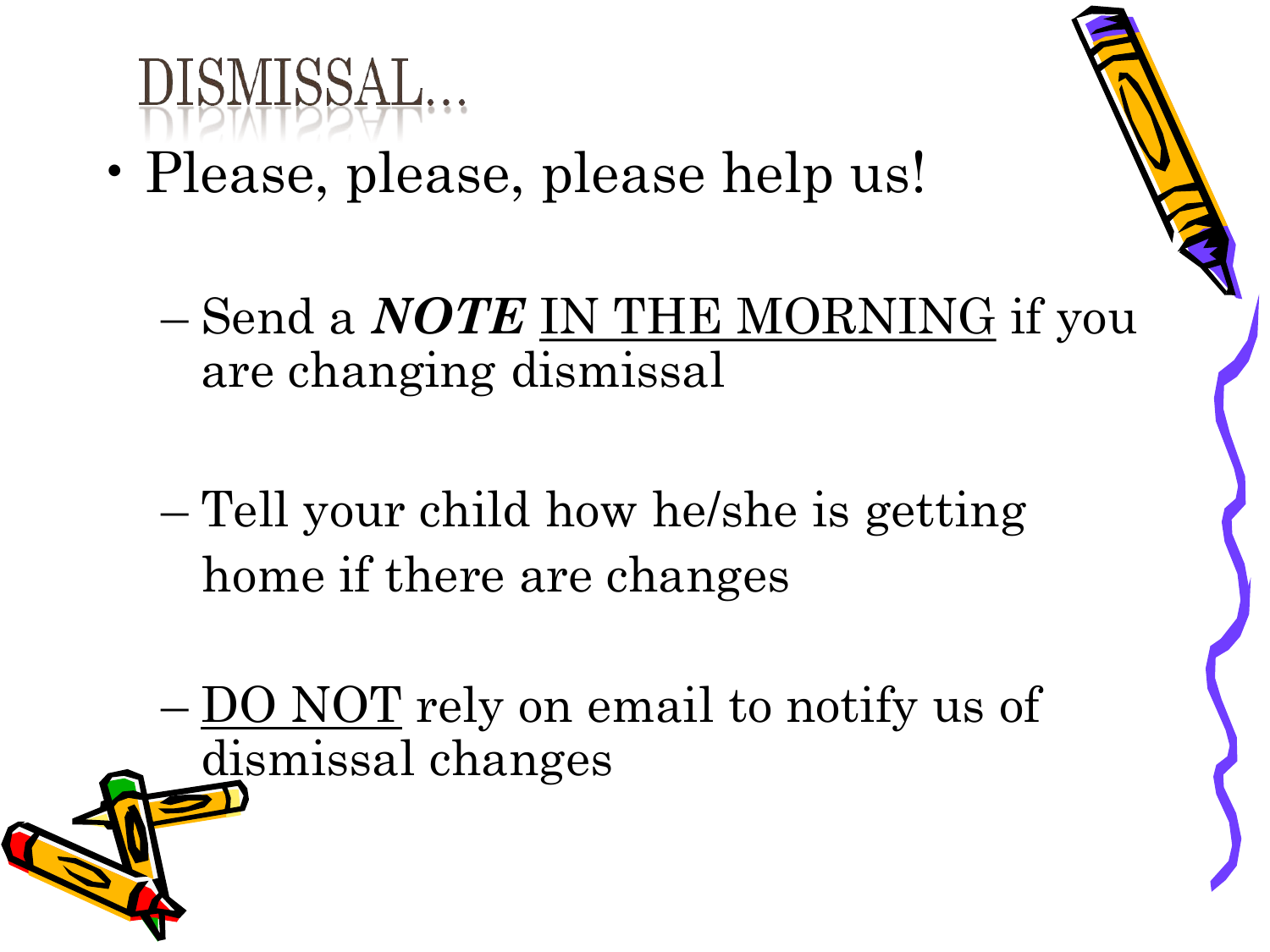### UMMER PACKETS...

#### Mailed in August (packets may be emailed)

- Bus information
- Class placement information
- Name tags
- Dismissal Declaration
- Emergency Information Sheet
- Optional supply list on school website

Important papers to return on or before the first day of school:

- Dismissal Declaration
- Emergency Sheets
	- Health/Allergy Information if warranted

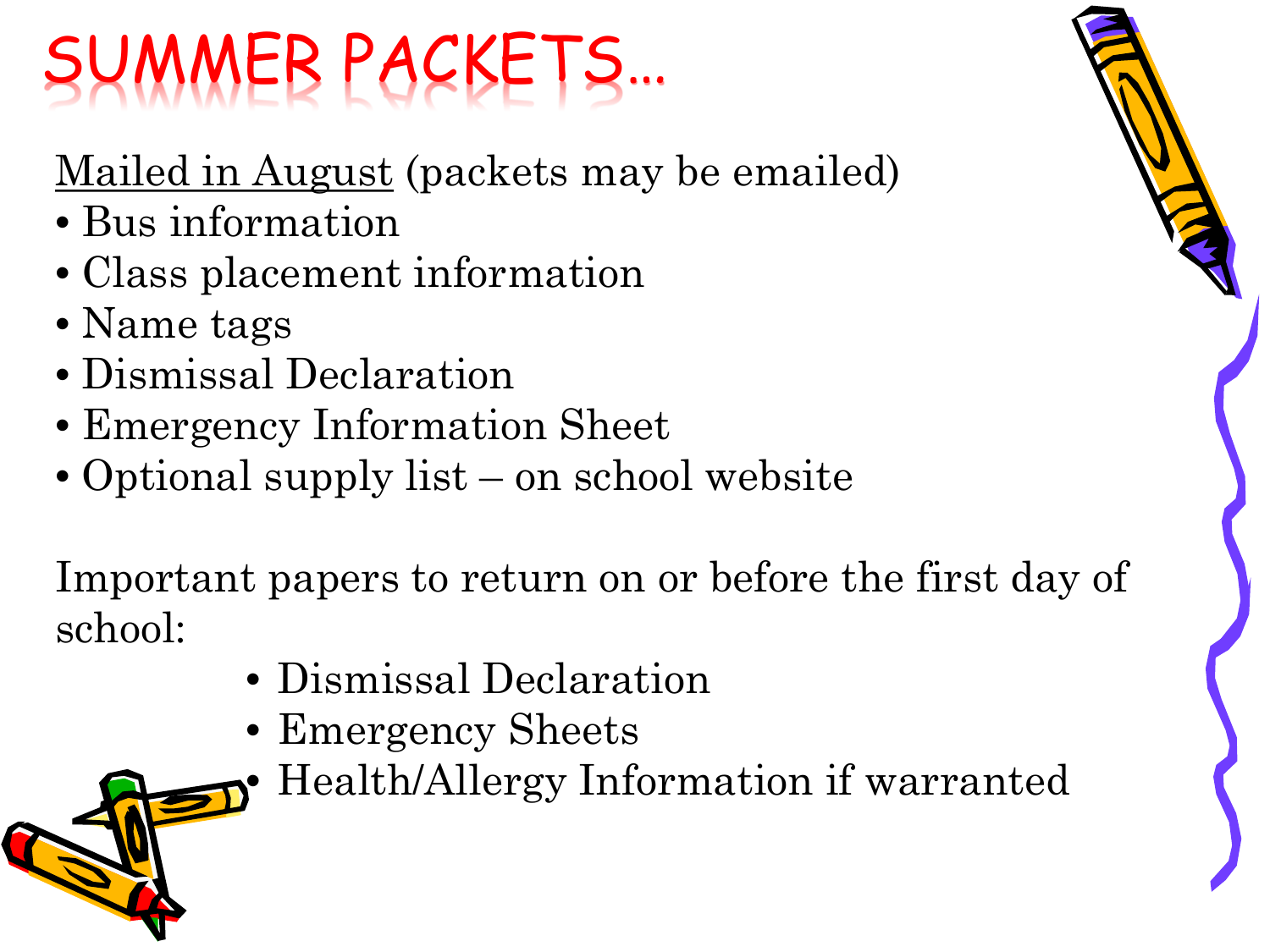### Visitor Management System

- Ensures everyone's safety Security officer or office will ask how they can help
- All visitors must stop at the security desk
- Driver's license will be scanned at first visit
- Picture taken at first visit
- Pass issued to wear and be visible throughout your visit

**• Stop by the security desk at the end of your visit** to be exited from the Visitor Management System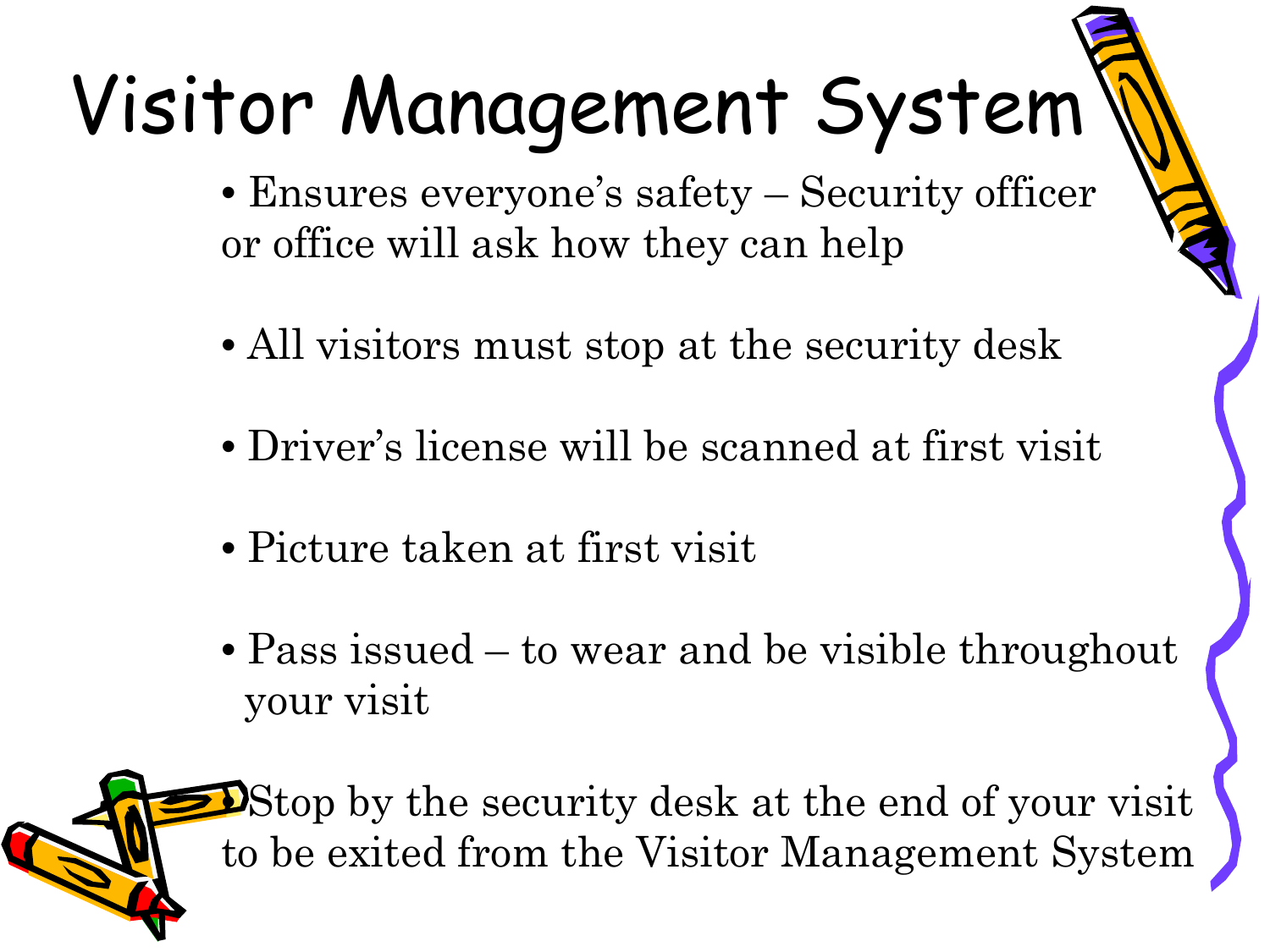#### HONEYWELL SYSTEM…

- Used to notify families of school closings, emergency early dismissals, school events, late arriving buses, etc.
- Home phone you provide at registration will be entered into the system by the district
- Parent's responsibility to maintain accurate contact information via the Instant Alert link on the parent tab of the district website – home/cell/work/email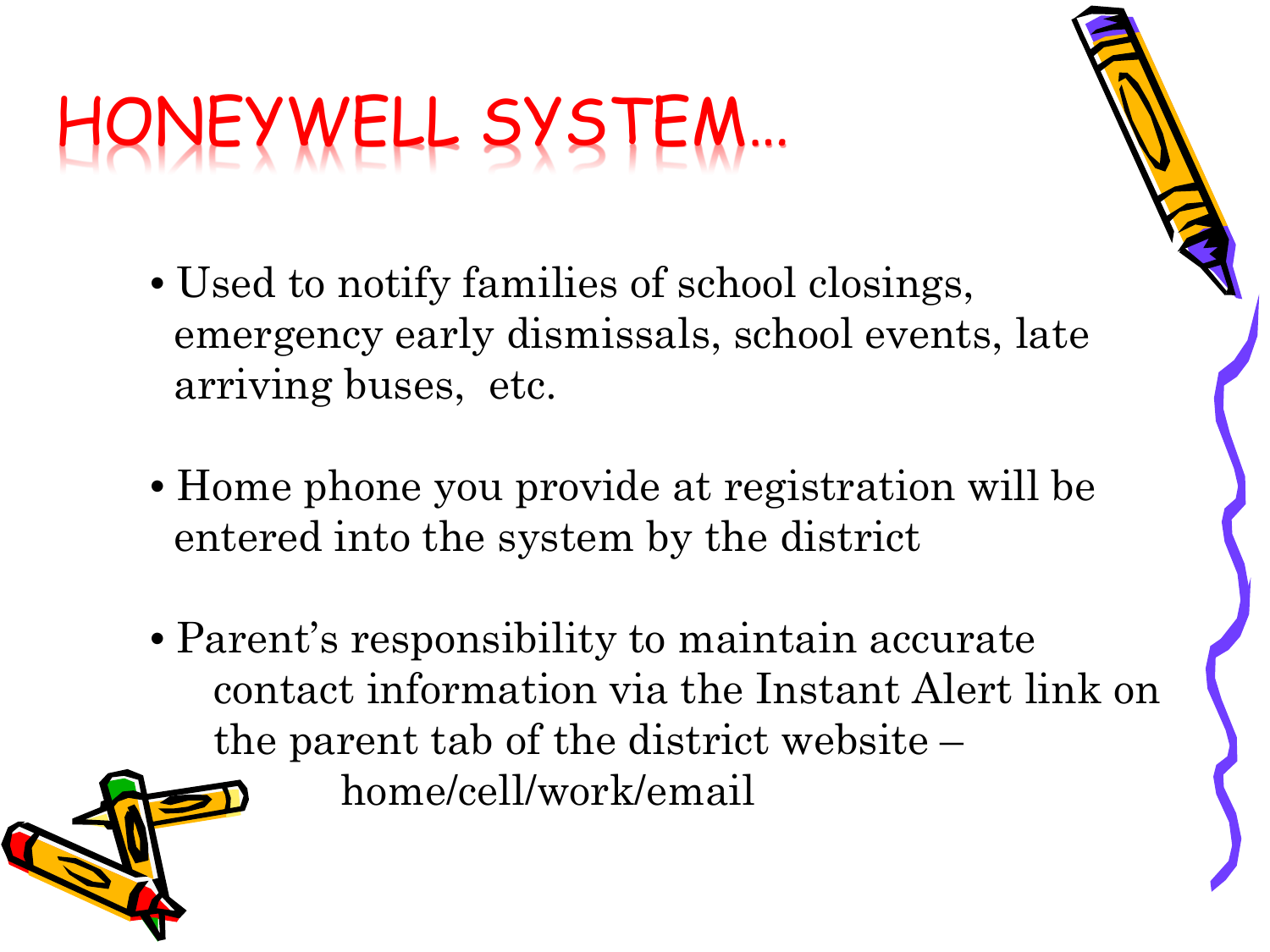#### HONEYWELL SYSTEM…

- Should the system indicate the emergency message was picked up by an answering machine, the school will try all the numbers you provided on Emergency Card you submitted the first day of school.
- It is possible that you receive several messages. This is because we will not dismiss a child unless we know their parent or emergency contact has received the message.

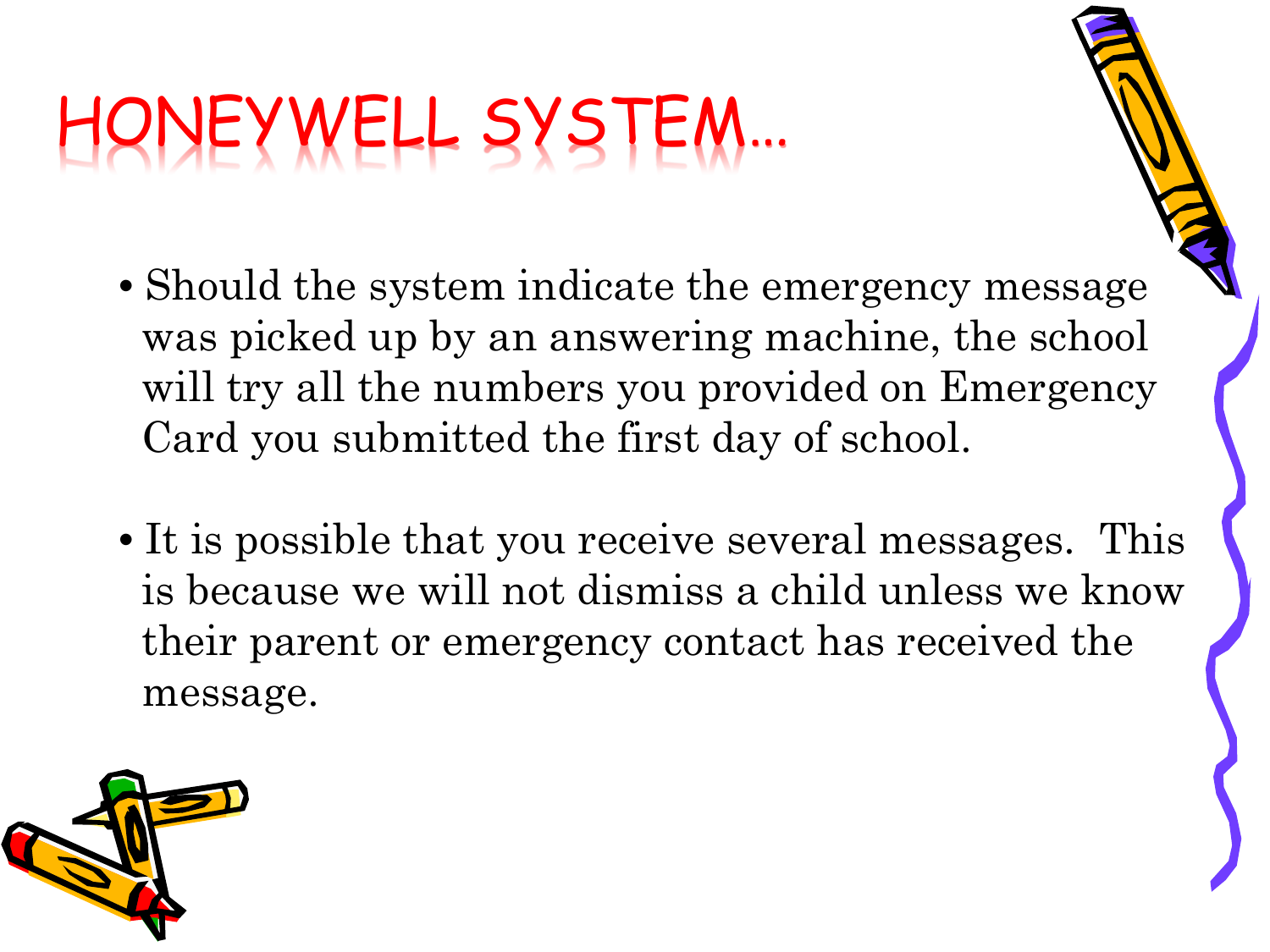### GENESIS PARENT PORTAL…

- Used to communicate student information with parents
- Report cards 3x per year
- Attendance
- Discipline
- Notices emailed via Genesis

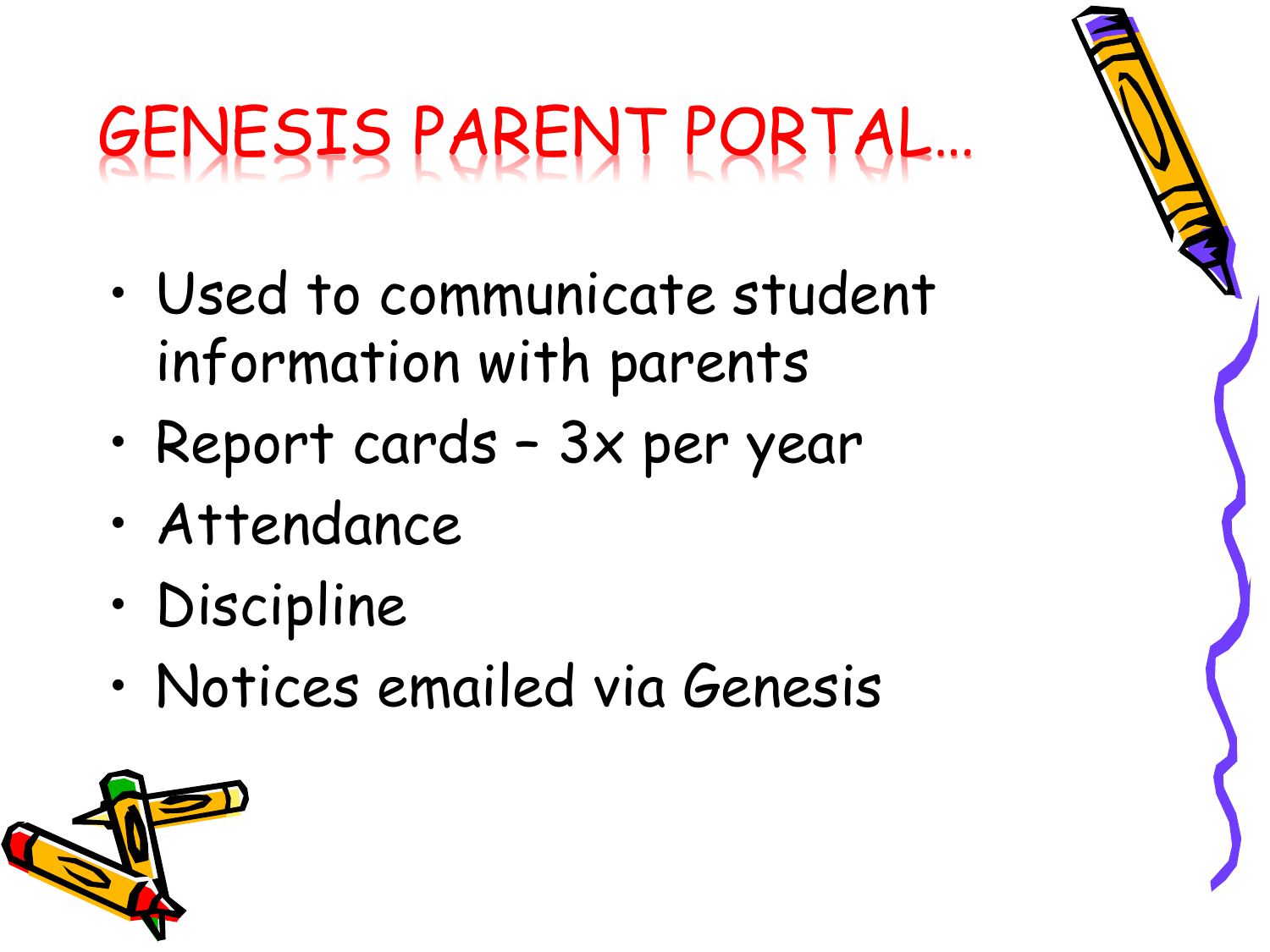#### Monthly Drills

- Two drills per month
	- One fire drill
	- One other security drill lockdown, reverse evacuation, non-fire evacuation, safe room, shelter-in-place
	- Overseen by the OEM and/or district security personnel

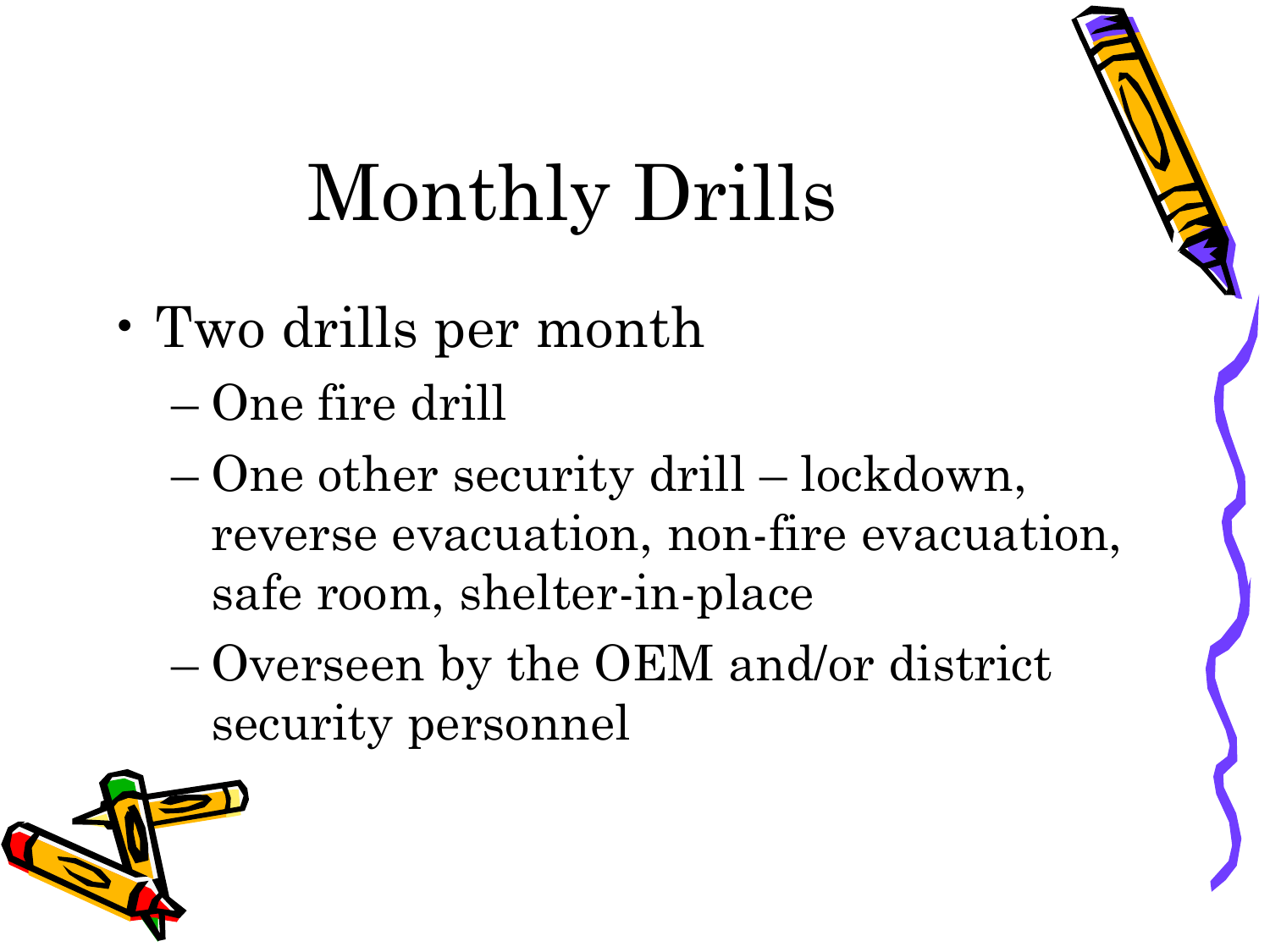#### HEALTH ISSUES…

Make the nurse aware of:

- \* Allergies parents supply their own child's safe snacks
- \* Epi-pen
- \* Benadryl orders
- \* Medications ordered by your child's doctor (all medications must have doctor's note and be in pharmacy packaging. This includes OTC items) \* Injuries

\* Restrictions – PE and/or Recess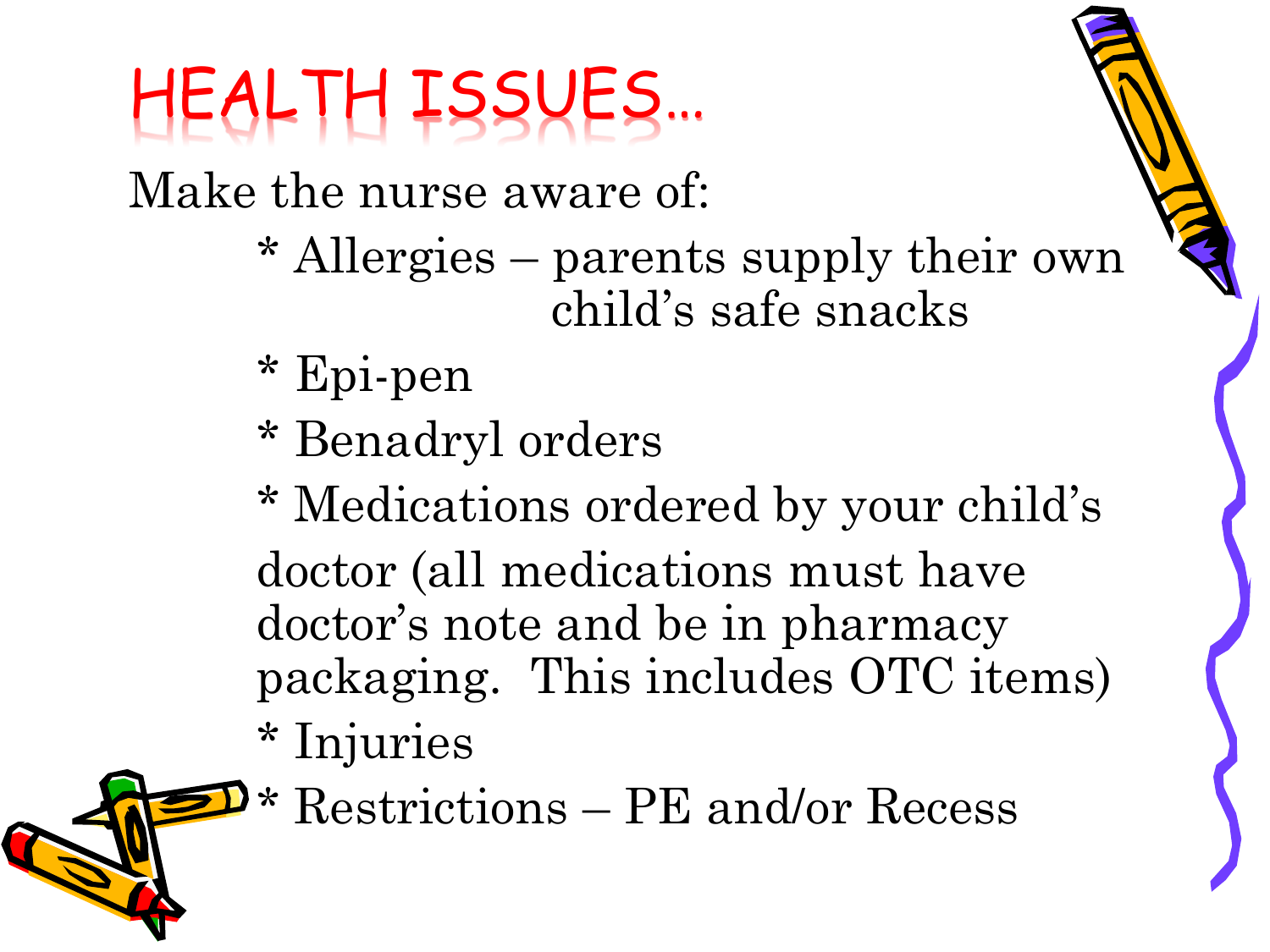

#### Required Physicals (Grades K and 3 and all new registrants)

**MUST** have updated physical to participate in PE classes and recess

We are permitted a 30 day-window without physical – student may attend school but can not participate in PE or recess in this window.

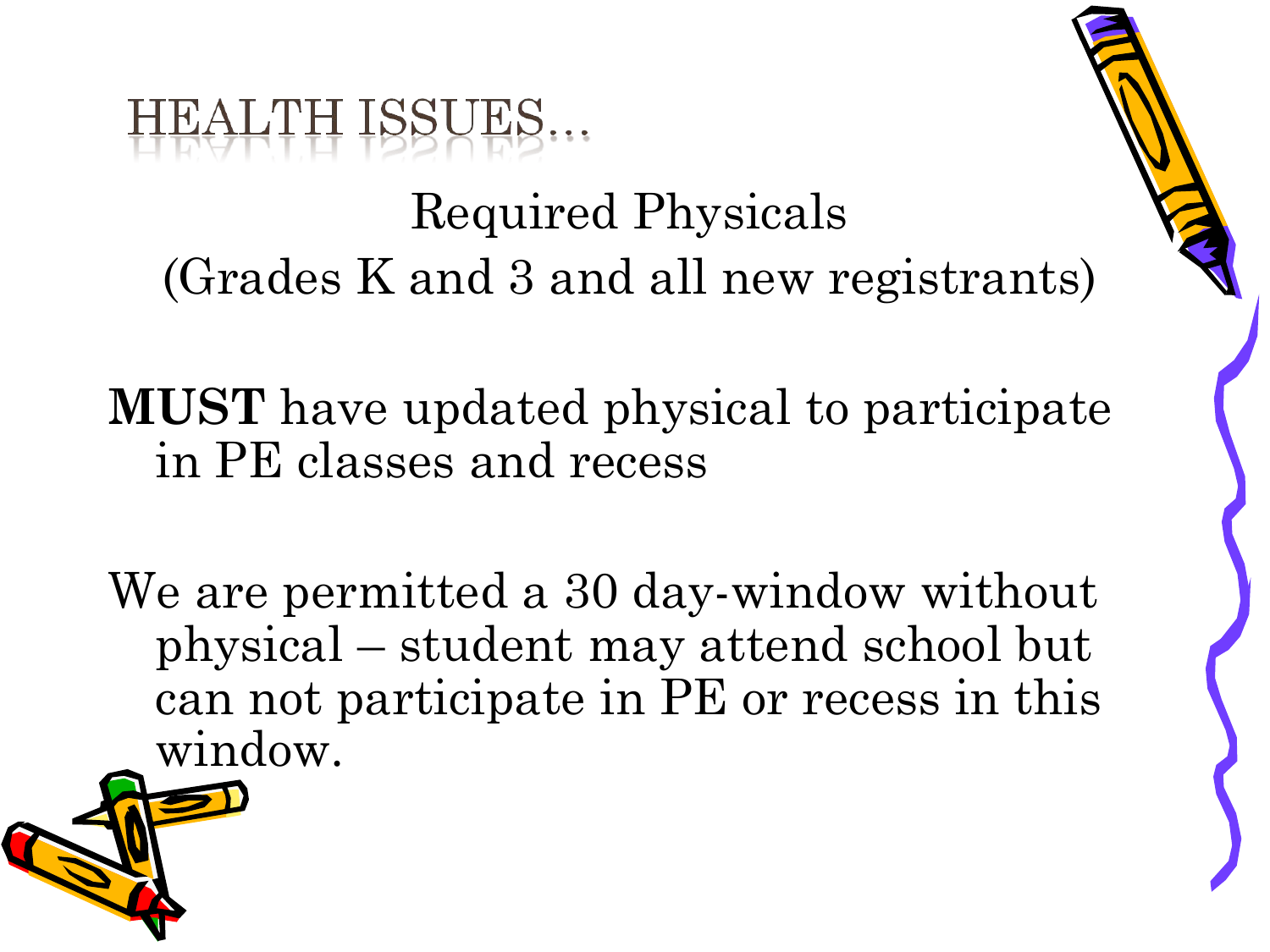### HEALTH ISSUES...

#### If your child gets sick during the day:

- Our nurse will call using the numbers on the Emergency sheet you verified and submitted by the first day of school
- Stop in the main office when you arrive to sign your child out. Then proceed to Nurse's office.
- Keep your child home until they are fever-free for 24 hours WITHOUT the use of fever reducing medications

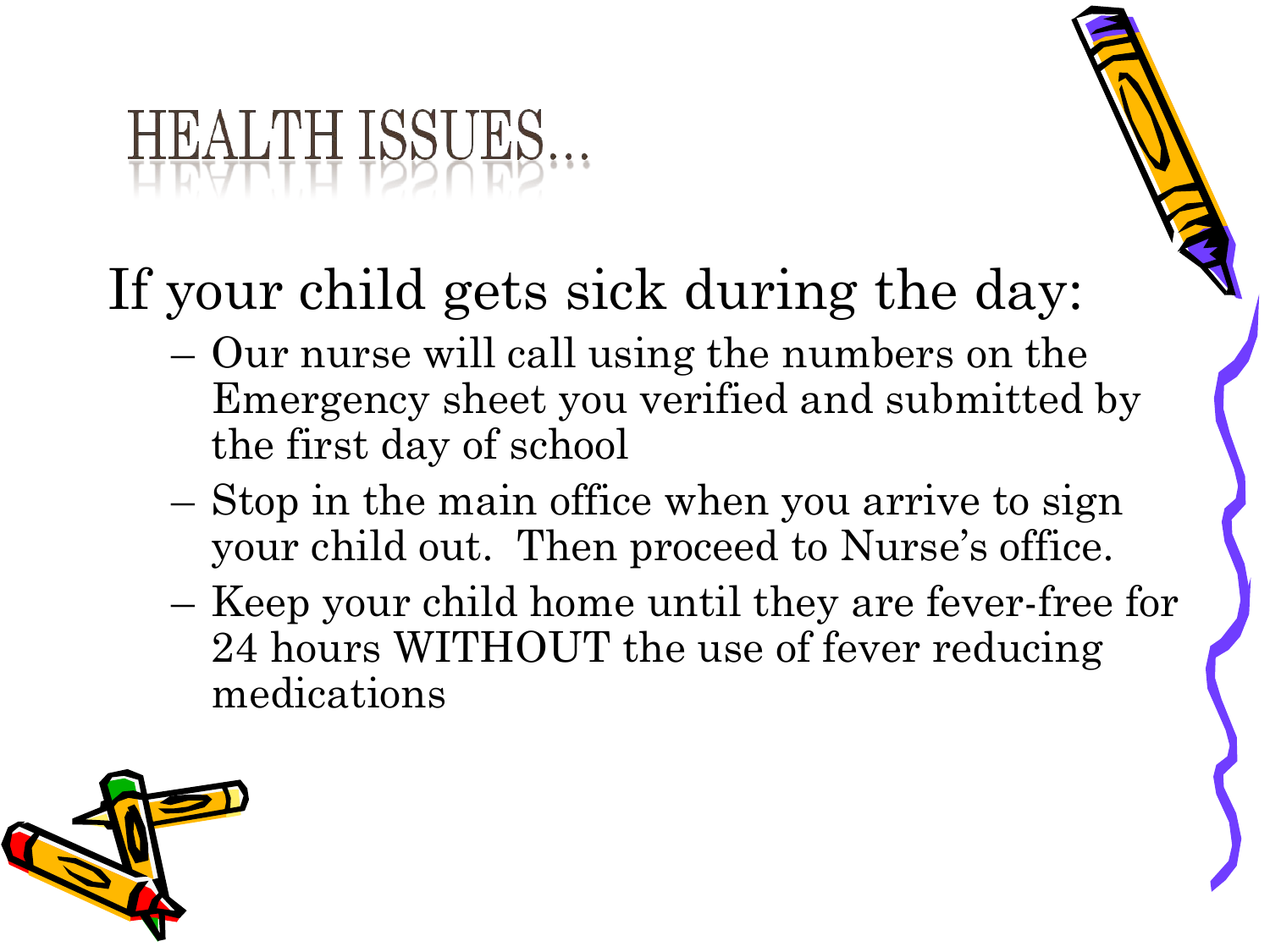### HEALTH ISSUES...

• If your child is ill:

\* Parents **MUST** call the nurse to report the absence 201-261-7800, ext. 8414

\* Briefly explain the nature of the illness

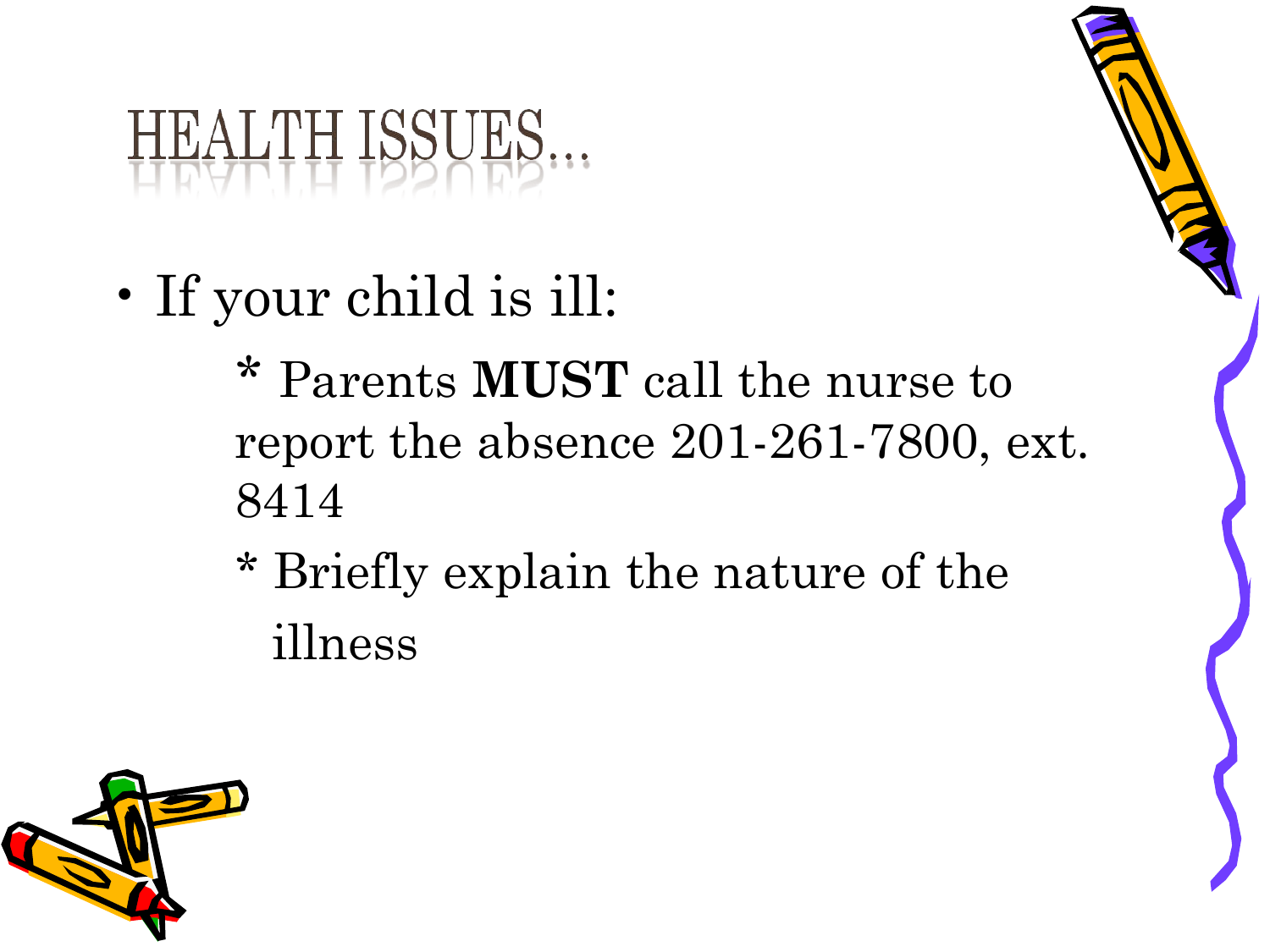#### Who's Who and What's What at Midland

#### Check out all the information in your Parent Handbook (available on the website and at the main office)

#### Student Directory

- Voluntary
- Listed by class
- Send in by deadline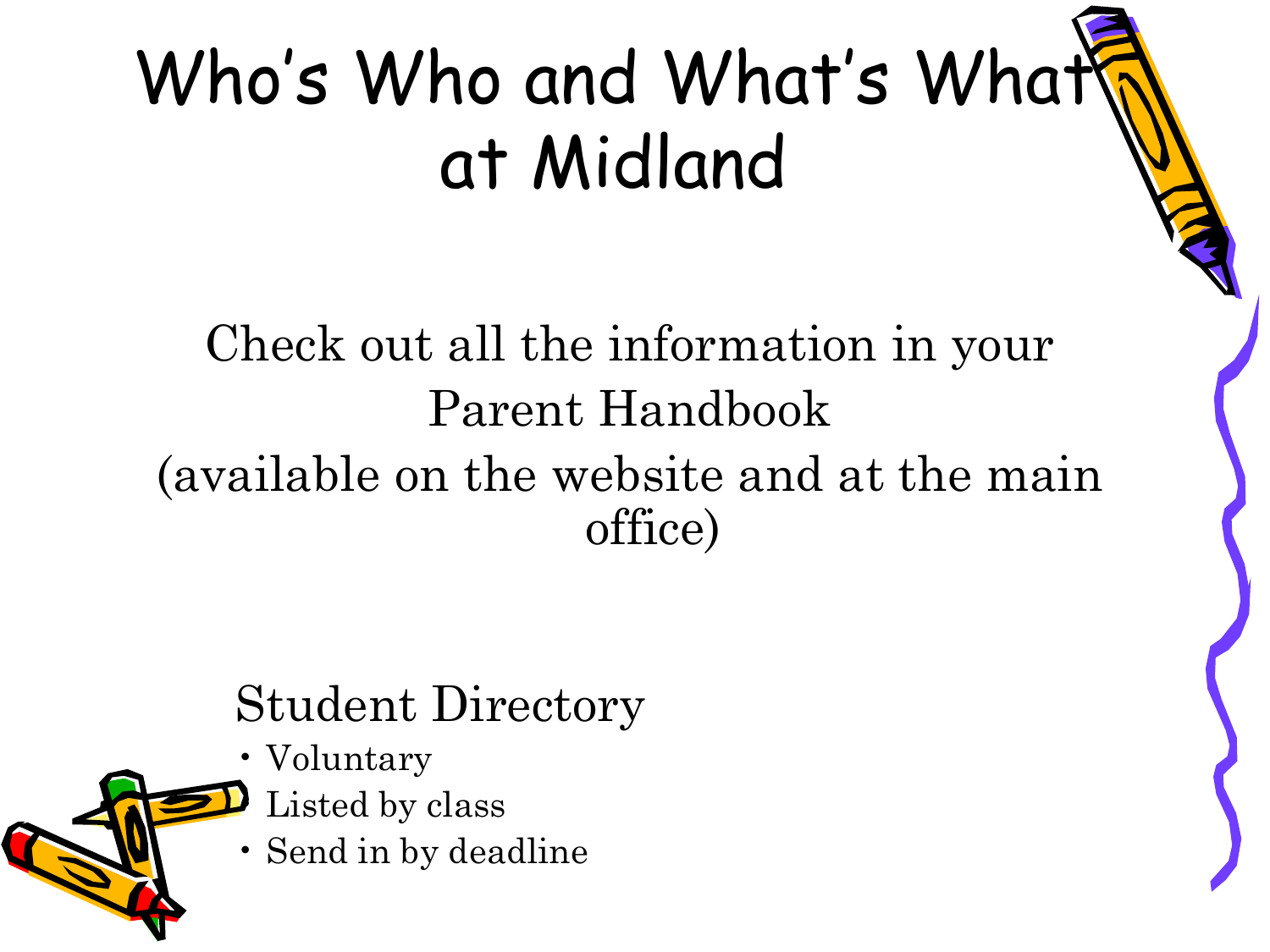#### COMMUNICATION…

- By phone (201) 261-7800, ext. 8412
- By email: chulse@paramus.k12.nj.us
- Stop in!
- Find us on the web: <http://www.paramus.k12.nj.us/ppsd/>
- PTA on the web FaceBook

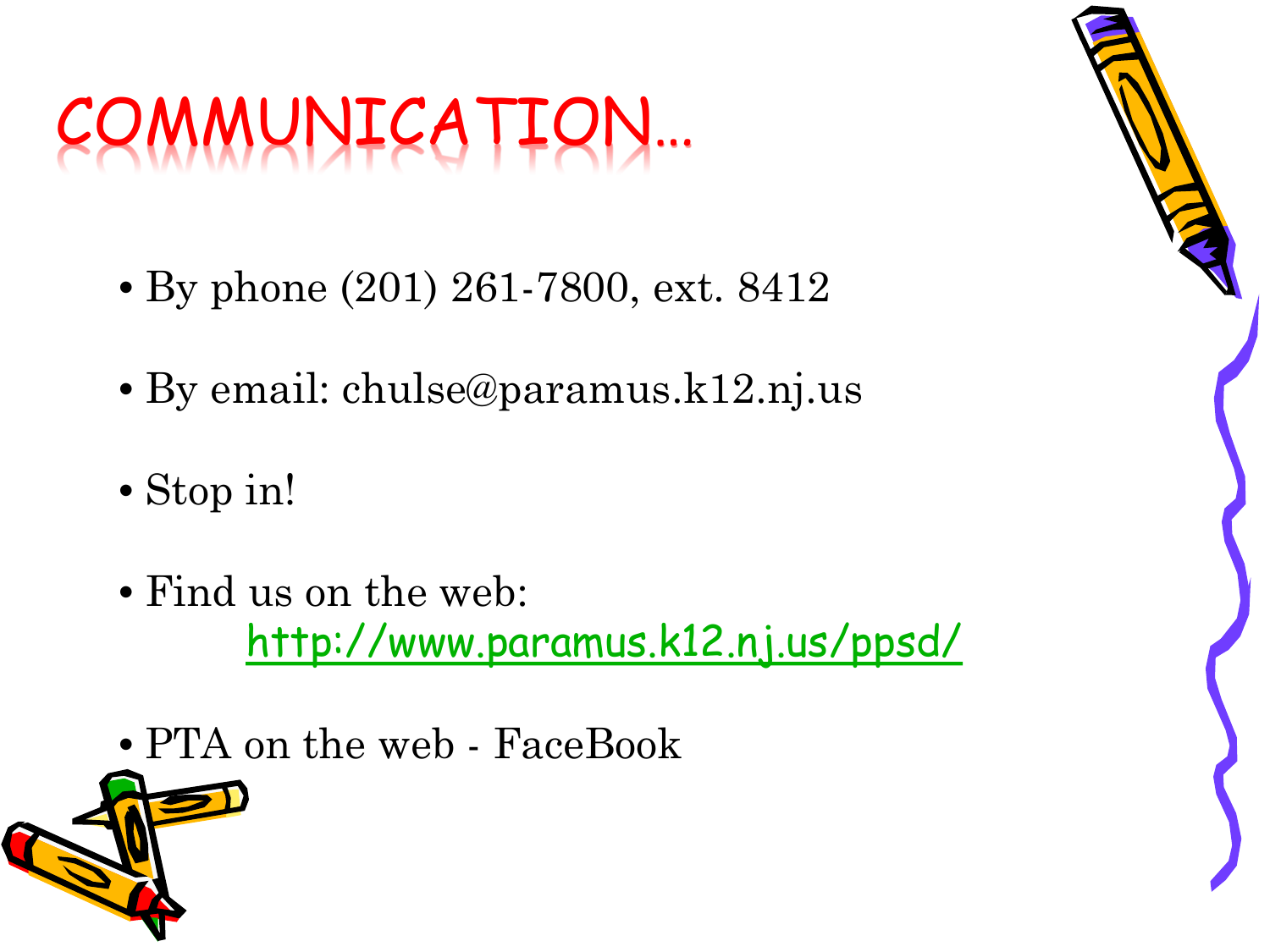### WHAT CAN YOU DO TO HELP…

- Read with your child every day.
- Show your child you are a reader
- Make sure homework is complete and done by the child
- Help your child maintain a consistent bedtime.
- Help your child get to school on time after a healthy breakfast.
- Join the PTA! Be active in our school!
- Be positive!
	- Model courtesy, respect, perseverance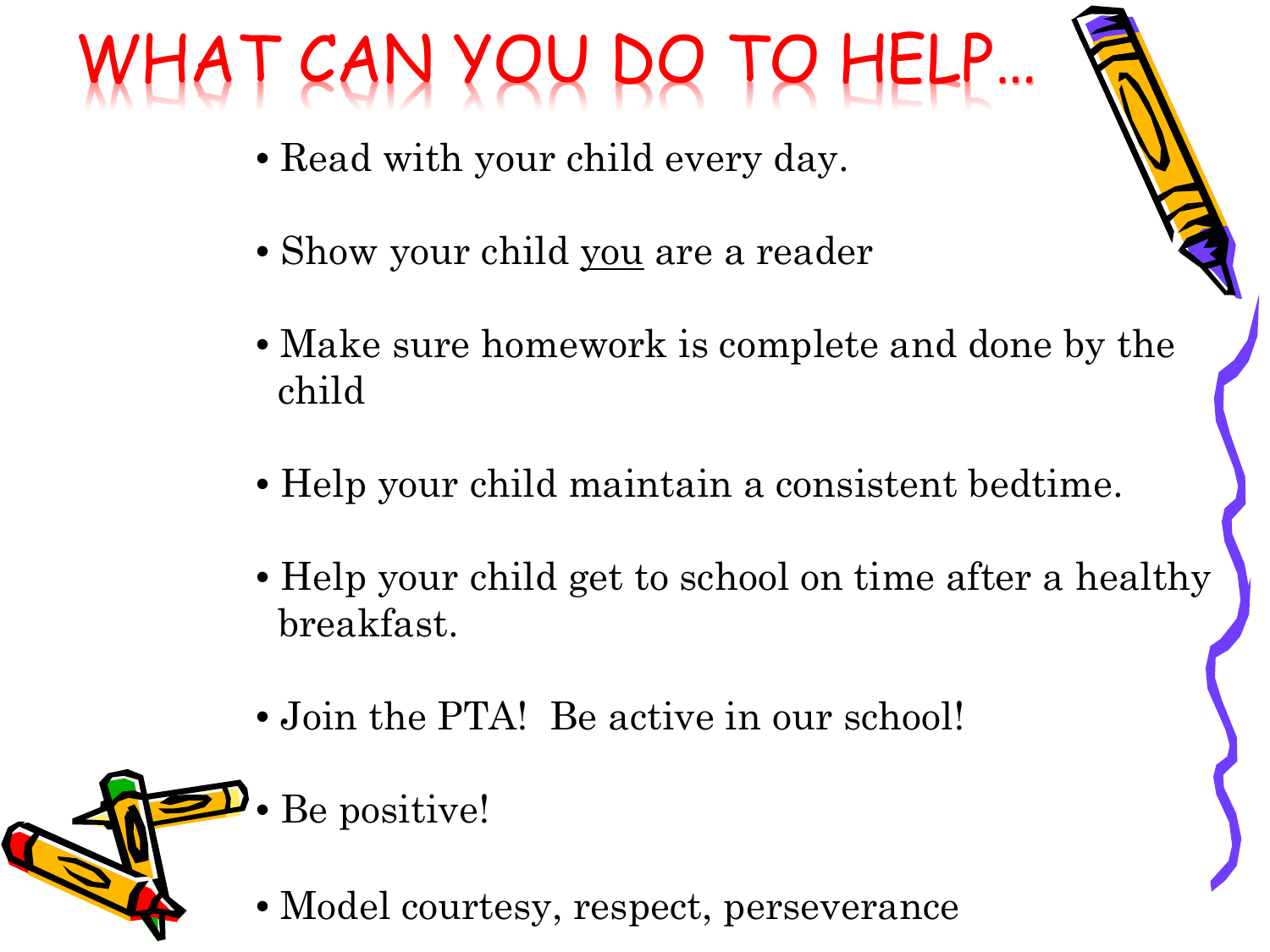#### Website Tour

#### <http://www.paramus.k12.nj.us/ppsd/>